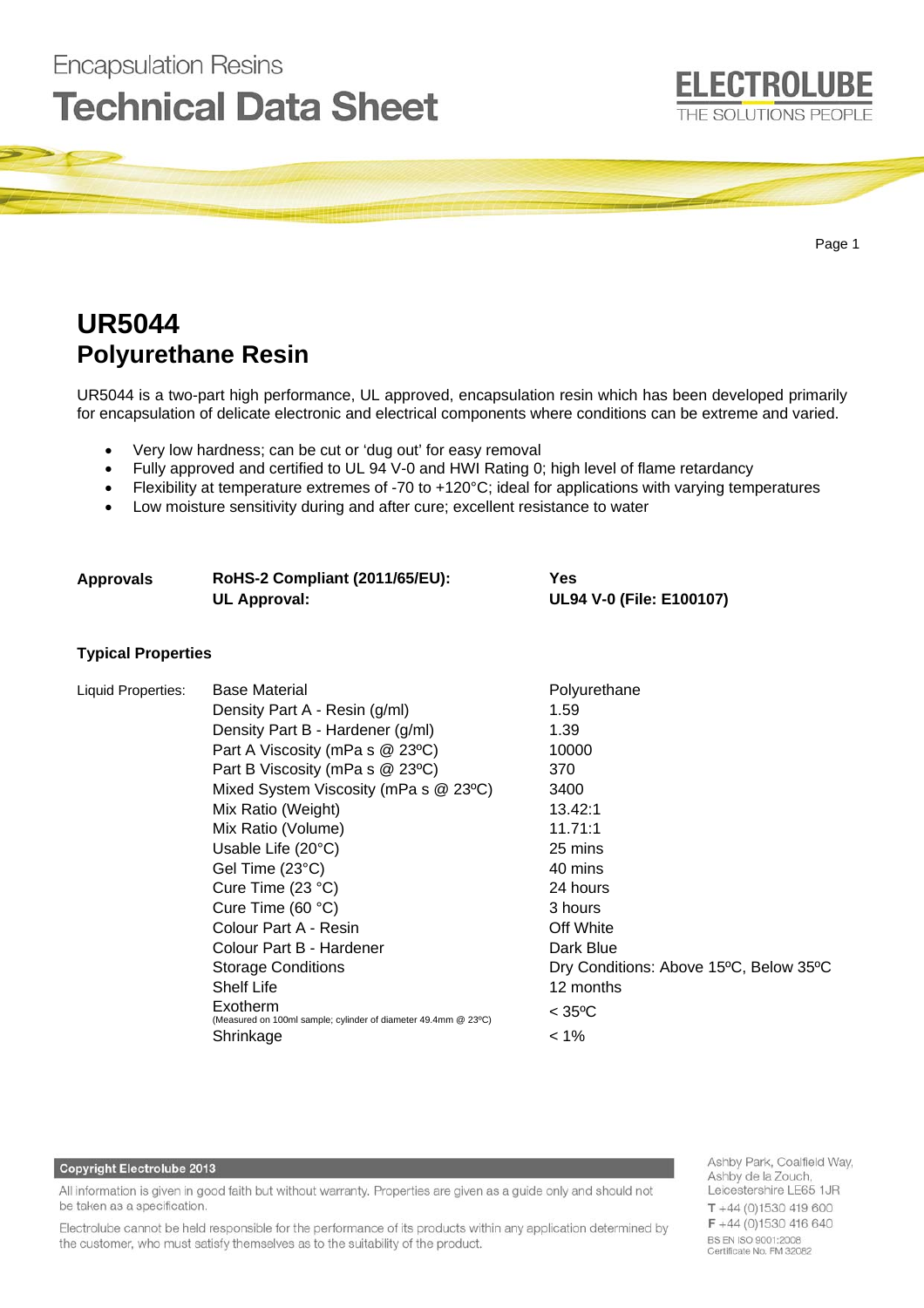

Page 2

**ELECTROLUBE** 

| Cured System: | Thermal Conductivity (W/m.K)                                                            | 0.60              |
|---------------|-----------------------------------------------------------------------------------------|-------------------|
|               | Cured Density (g/ml)                                                                    | 1.58              |
|               | Temperature Range (°C)                                                                  | $-70$ to $+120$   |
|               | Max Temperature Range (Short Term (°C)/30 mins)<br>(Application and Geometry Dependent) | +130              |
|               | Dielectric Strength (kV/mm)                                                             | 17.7              |
|               | Volume Resistivity (ohm-cm)                                                             | $10^{10}$         |
|               | Shore Hardness @ 25°C                                                                   | A40               |
|               | @ -60°C                                                                                 | A60               |
|               | @-77°C                                                                                  | A80               |
|               | Colour (Mixed System)                                                                   | Dark Blue         |
|               | <b>Flame Retardency</b>                                                                 | Yes               |
|               | Loss Tangent @ 50 Hz                                                                    | 0.04              |
|               | Permittivity @ 50 Hz                                                                    | 4.93              |
|               | <b>Comparative Tracking Index</b>                                                       | >600 Volts        |
|               | Water Absorption (9.7mm thick disk, 51mm diameter)<br>10 days @ 20°C / 1 hour @ 100°C   | $< 0.5\% / < 1\%$ |
|               | <b>Elongation At Break</b>                                                              | Not Measured      |

## **Mixing Procedures**

## **Resin Packs**

When in Resin pack form, the resin and hardener are mixed by removing the clip and moving the contents around inside the pack until thoroughly mixed. To remove the clip, remove both end caps, grip each end of the pack and pull apart gently. By using the removed clip, take special care to push unmixed material from the corners of the pack. Mixing normally takes from two to four minutes depending on the skill of the operator and the size of the pack. Both the resin and hardener are evacuated prior to packing so the system is ready for use immediately after mixing. The corner may be cut from the pack so that it may be used as a simple dispenser.



#### Copyright Electrolube 2013

All information is given in good faith but without warranty. Properties are given as a guide only and should not be taken as a specification.

Electrolube cannot be held responsible for the performance of its products within any application determined by the customer, who must satisfy themselves as to the suitability of the product.

Ashby Park, Coalfield Way, Ashby de la Zouch, Leicestershire LE65 1JR  $T + 44(0)1530419600$ F +44 (0)1530 416 640 BS EN ISO 9001:2008 Certificate No. FM 32082